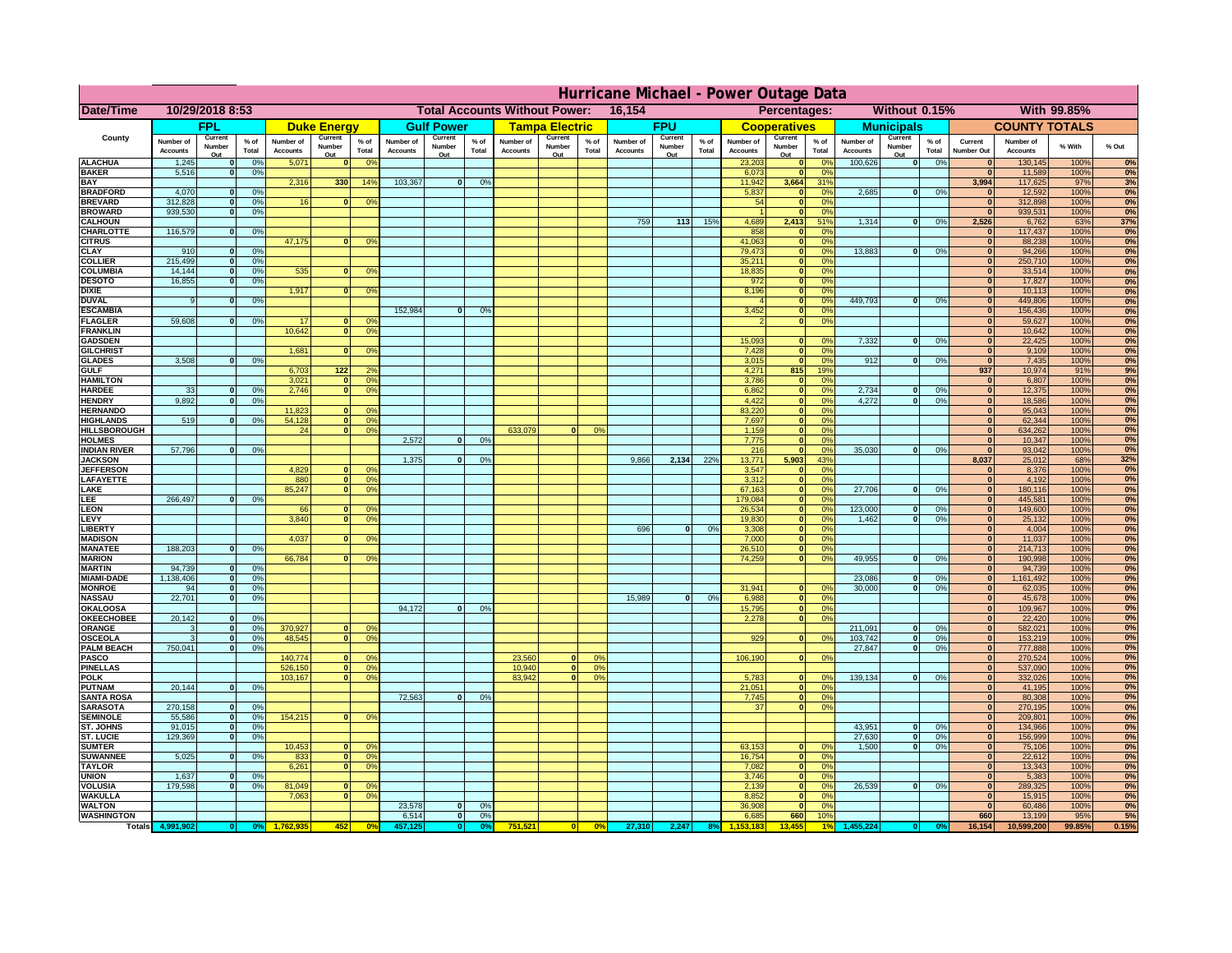# 10/29/2018 8:54 AM Hurricane Michael

| <b>Power Provider</b>                   | <b>County</b>       | <b>Number of Customers</b> | <b>Current Number Out</b> | <b>Outage Percentage</b> | <b>Estimated Restore Time</b> |
|-----------------------------------------|---------------------|----------------------------|---------------------------|--------------------------|-------------------------------|
| West Florida Electric Cooperative, Inc. | <b>JACKSON</b>      | 13,723                     | 5,857                     | 42.68%                   | >5 days                       |
|                                         | BAY                 | 11,942                     | 3,664                     | 30.68%                   | >5 days                       |
| Gulf Coast Electric Cooperative, Inc.   |                     |                            |                           |                          |                               |
| Florida Public Utilities Corporation    | <b>JACKSON</b>      | 9,866                      | 2,134                     | 21.63%                   | 72                            |
| West Florida Electric Cooperative, Inc. | CALHOUN             | 2,852                      | 1,558                     | 54.63%                   | >5 days                       |
| Gulf Coast Electric Cooperative, Inc.   | CALHOUN             | 1,837                      | 855                       | 46.54%                   | >5 days                       |
| Gulf Coast Electric Cooperative, Inc.   | GULF                | 4,271                      | 815                       | 19.08%                   | >5 days                       |
| West Florida Electric Cooperative, Inc. | <b>WASHINGTON</b>   | 4,260                      | 553                       | 12.98%                   | >5 days                       |
| Duke Energy                             | BAY                 | 2,316                      | 330                       | 14.25%                   | TBD                           |
| <b>Duke Energy</b>                      | <b>GULF</b>         | 6,703                      | 122                       | 1.82%                    | <b>TBD</b>                    |
| Florida Public Utilities Corporation    | CALHOUN             | 759                        | 113                       | 14.89%                   | 72                            |
|                                         | <b>WASHINGTON</b>   |                            | 107                       |                          |                               |
| Gulf Coast Electric Cooperative, Inc.   |                     | 2,425                      |                           | 4.41%                    | >5 days                       |
| Gulf Coast Electric Cooperative, Inc.   | <b>JACKSON</b>      | 48                         | 46                        | 95.83%                   | >5 days                       |
| Central Florida Electric Cooperative    | <b>ALACHUA</b>      | 875                        | $\mathbf 0$               | 0.00%                    | <b>TBD</b>                    |
| Central Florida Electric Cooperative    | <b>DIXIE</b>        | 7,595                      | 0                         | 0.00%                    | TBD                           |
| Central Florida Electric Cooperative    | <b>GILCHRIST</b>    | 7,424                      | $\pmb{0}$                 | 0.00%                    | Restored                      |
| Central Florida Electric Cooperative    | LAFAYETTE           | 9                          | 0                         | 0.00%                    | TBD                           |
| Central Florida Electric Cooperative    | LEVY                | 17,513                     | $\pmb{0}$                 | 0.00%                    | Restored                      |
| Central Florida Electric Cooperative    | <b>MARION</b>       | 9                          | $\mathbf 0$               | 0.00%                    | TBD                           |
| Chattahoochee Electric                  | GADSDEN             | 1,173                      | $\pmb{0}$                 | 0.00%                    | Restored                      |
|                                         |                     |                            |                           |                          |                               |
| Choctawhatchee Electric Cooperative     | <b>HOLMES</b>       | 293                        | $\mathbf 0$               | 0.00%                    | Restored                      |
| Choctawhatchee Electric Cooperative     | <b>OKALOOSA</b>     | 15,795                     | $\pmb{0}$                 | 0.00%                    | Restored                      |
| Choctawhatchee Electric Cooperative     | <b>SANTA ROSA</b>   | 201                        | $\mathbf 0$               | 0.00%                    | Restored                      |
| Choctawhatchee Electric Cooperative     | <b>WALTON</b>       | 36,812                     | $\mathbf 0$               | 0.00%                    | Restored                      |
| City of Alachua                         | <b>ALACHUA</b>      | 4,426                      | $\mathbf 0$               | 0.00%                    | TBD                           |
| City of Bartow                          | <b>POLK</b>         | 11,790                     | $\mathbf 0$               | 0.00%                    | <b>TBD</b>                    |
| City of Blountstown                     | CALHOUN             | 1,314                      | $\mathbf 0$               | 0.00%                    | Restored                      |
|                                         |                     |                            | $\mathbf 0$               |                          |                               |
| City of Bushnell                        | <b>SUMTER</b>       | 1,500                      |                           | 0.00%                    | <b>TBD</b>                    |
| City of Clewiston                       | <b>HENDRY</b>       | 4,272                      | 0                         | 0.00%                    | TBD                           |
| City of Fort Meade                      | <b>POLK</b>         | 2,379                      | $\mathbf 0$               | 0.00%                    | <b>TBD</b>                    |
| City of Havana                          | GADSDEN             | 1,391                      | 0                         | 0.00%                    | Restored                      |
| City of Leesburg                        | LAKE                | 22,000                     | $\pmb{0}$                 | 0.00%                    | <b>TBD</b>                    |
| City of Moore Haven                     | <b>GLADES</b>       | 912                        | 0                         | 0.00%                    | TBD                           |
| City of Mount Dora                      | LAKE                | 5,706                      | $\mathbf 0$               | 0.00%                    | <b>TBD</b>                    |
| City of Newberry                        | <b>ALACHUA</b>      | 1,727                      | 0                         | 0.00%                    | TBD                           |
|                                         |                     |                            |                           |                          |                               |
| City of Quincy                          | <b>GADSDEN</b>      | 4,768                      | $\mathbf 0$               | 0.00%                    | Restored                      |
| City of Starke                          | <b>BRADFORD</b>     | 2,685                      | 0                         | 0.00%                    | TBD                           |
| City of Tallahassee                     | <b>LEON</b>         | 123,000                    | $\mathbf 0$               | 0.00%                    | Restored                      |
| City of Vero Beach                      | <b>INDIAN RIVER</b> | 35,030                     | 0                         | 0.00%                    | TBD                           |
| City of Wauchula                        | <b>HARDEE</b>       | 2,734                      | $\pmb{0}$                 | 0.00%                    | <b>TBD</b>                    |
| City of Williston                       | LEVY                | 1,462                      | 0                         | 0.00%                    | TBD                           |
| City of Winter Park                     | ORANGE              | 13,941                     | $\pmb{0}$                 | 0.00%                    | <b>TBD</b>                    |
| Clay Electric Cooperative               | <b>ALACHUA</b>      | 22,328                     | $\pmb{0}$                 | 0.00%                    | TBD                           |
|                                         |                     |                            | $\mathbf 0$               |                          |                               |
| Clay Electric Cooperative               | <b>BAKER</b>        | 2,476                      |                           | 0.00%                    | <b>TBD</b>                    |
| Clay Electric Cooperative               | <b>BRADFORD</b>     | 5,837                      | $\mathbf 0$               | 0.00%                    | TBD                           |
| Clay Electric Cooperative               | <b>CLAY</b>         | 79,473                     | $\pmb{0}$                 | 0.00%                    | <b>TBD</b>                    |
| Clay Electric Cooperative               | COLUMBIA            | 16,922                     | $\pmb{0}$                 | 0.00%                    | TBD                           |
| Clay Electric Cooperative               | <b>DUVAL</b>        | $\overline{4}$             | $\pmb{0}$                 | 0.00%                    | <b>TBD</b>                    |
| Clay Electric Cooperative               | <b>FLAGLER</b>      | $\overline{2}$             | $\mathbf 0$               | 0.00%                    | <b>TBD</b>                    |
| Clay Electric Cooperative               | <b>GILCHRIST</b>    | $\overline{4}$             | $\mathsf{O}\xspace$       | 0.00%                    | <b>TBD</b>                    |
|                                         |                     |                            | 0                         |                          | TBD                           |
| Clay Electric Cooperative               | LAKE                | 2,239                      |                           | 0.00%                    |                               |
| Clay Electric Cooperative               | LEVY                | 712                        | $\pmb{0}$                 | 0.00%                    | <b>TBD</b>                    |
| Clay Electric Cooperative               | <b>MARION</b>       | 16,301                     | 0                         | 0.00%                    | TBD                           |
| Clay Electric Cooperative               | PUTNAM              | 21,051                     | $\pmb{0}$                 | 0.00%                    | <b>TBD</b>                    |
| Clay Electric Cooperative               | SUWANNEE            | 5                          | 0                         | 0.00%                    | TBD                           |
| Clay Electric Cooperative               | <b>UNION</b>        | 3,746                      | $\pmb{0}$                 | 0.00%                    | TBD                           |
| Clay Electric Cooperative               | VOLUSIA             | 2,139                      | 0                         | 0.00%                    | TBD                           |
| Duke Energy                             | <b>ALACHUA</b>      | 5,071                      | $\pmb{0}$                 | 0.00%                    | Restored                      |
|                                         |                     |                            |                           |                          |                               |
| Duke Energy                             | <b>BREVARD</b>      | 16                         | 0                         | 0.00%                    | Restored                      |
| Duke Energy                             | <b>CITRUS</b>       | 47,175                     | $\pmb{0}$                 | 0.00%                    | Restored                      |
| Duke Energy                             | <b>COLUMBIA</b>     | 535                        | 0                         | 0.00%                    | Restored                      |
| Duke Energy                             | <b>DIXIE</b>        | 1,917                      | $\pmb{0}$                 | 0.00%                    | Restored                      |
| Duke Energy                             | <b>FLAGLER</b>      | 17                         | 0                         | 0.00%                    | Restored                      |
| <b>Duke Energy</b>                      | <b>FRANKLIN</b>     | 10,642                     | $\pmb{0}$                 | 0.00%                    | Restored                      |
| Duke Energy                             | <b>GILCHRIST</b>    | 1,681                      | 0                         | 0.00%                    | Restored                      |
| <b>Duke Energy</b>                      | <b>HAMILTON</b>     | 3,021                      | $\pmb{0}$                 | 0.00%                    | Restored                      |
|                                         |                     |                            |                           |                          |                               |
| Duke Energy                             | HARDEE              | 2,746                      | 0                         | 0.00%                    | Restored                      |
| <b>Duke Energy</b>                      | <b>HERNANDO</b>     | 11,823                     | $\pmb{0}$                 | 0.00%                    | Restored                      |
| Duke Energy                             | <b>HIGHLANDS</b>    | 54,128                     | $\pmb{0}$                 | 0.00%                    | Restored                      |
| <b>Duke Energy</b>                      | HILLSBOROUGH        | 24                         | $\pmb{0}$                 | 0.00%                    | Restored                      |
| Duke Energy                             | <b>JEFFERSON</b>    | 4,829                      | $\pmb{0}$                 | 0.00%                    | Restored                      |
| <b>Duke Energy</b>                      | LAFAYETTE           | 880                        | $\pmb{0}$                 | 0.00%                    | Restored                      |
| Duke Energy                             | LAKE                | 85,247                     | 0                         | 0.00%                    | Restored                      |
|                                         |                     |                            |                           |                          |                               |
| Duke Energy                             | LEON                | 66                         | $\pmb{0}$                 | 0.00%                    | Restored                      |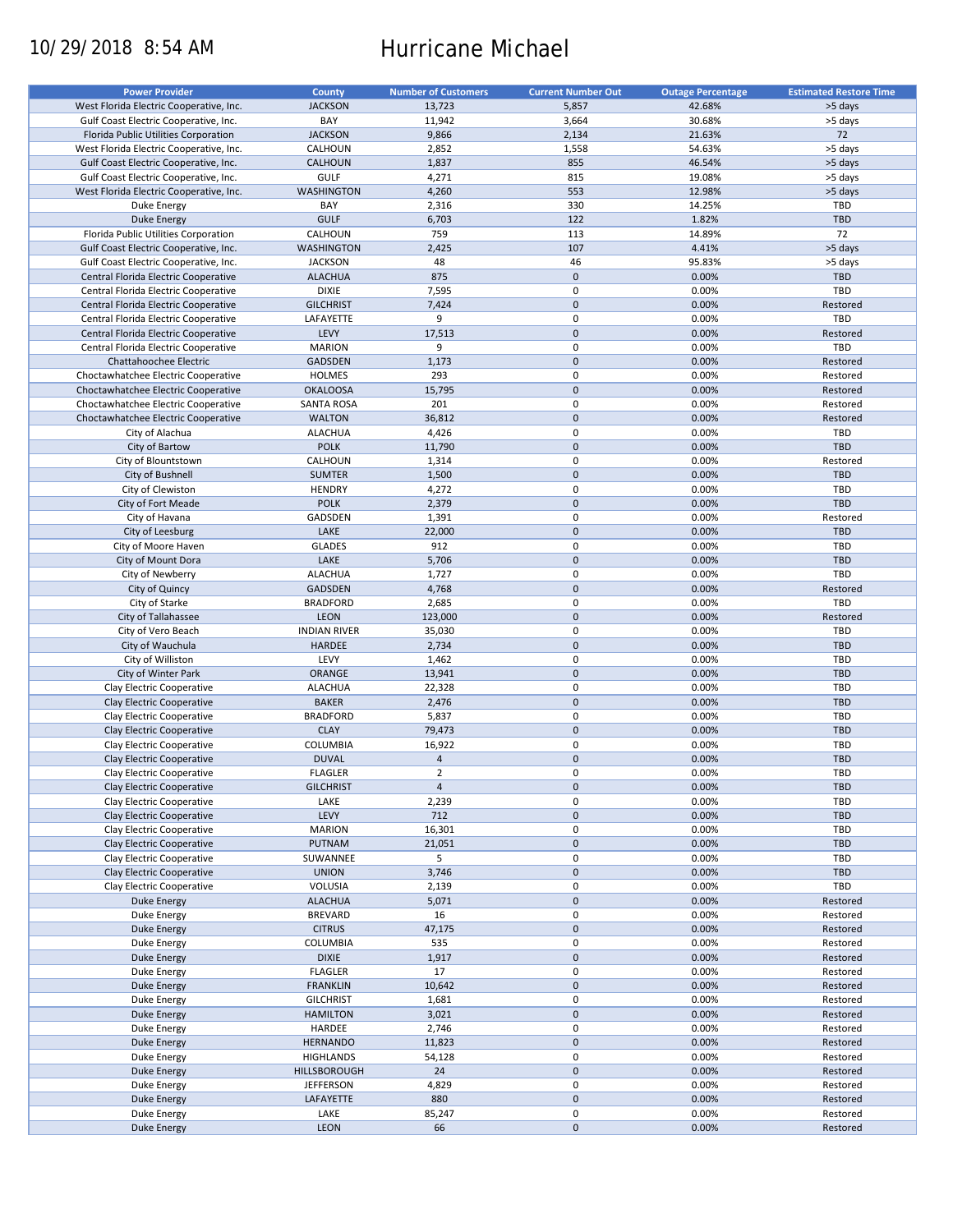## 10/29/2018 8:54 AM Hurricane Michael

| Duke Energy                                        | LEVY                | 3,840       | $\pmb{0}$           | 0.00% | Restored   |
|----------------------------------------------------|---------------------|-------------|---------------------|-------|------------|
| <b>Duke Energy</b>                                 | <b>MADISON</b>      | 4,037       | $\mathbf 0$         | 0.00% | Restored   |
|                                                    |                     |             |                     |       |            |
| Duke Energy                                        | <b>MARION</b>       | 66,784      | 0                   | 0.00% | Restored   |
| <b>Duke Energy</b>                                 | ORANGE              | 370,927     | $\mathbf 0$         | 0.00% | Restored   |
|                                                    |                     |             | $\pmb{0}$           | 0.00% |            |
| Duke Energy                                        | <b>OSCEOLA</b>      | 48,545      |                     |       | Restored   |
| <b>Duke Energy</b>                                 | PASCO               | 140,774     | $\mathbf 0$         | 0.00% | Restored   |
| Duke Energy                                        | PINELLAS            | 526,150     | $\pmb{0}$           | 0.00% | Restored   |
|                                                    |                     |             |                     |       |            |
| <b>Duke Energy</b>                                 | <b>POLK</b>         | 103,167     | $\mathbf 0$         | 0.00% | Restored   |
| Duke Energy                                        | SEMINOLE            | 154,215     | $\pmb{0}$           | 0.00% | Restored   |
| <b>Duke Energy</b>                                 | <b>SUMTER</b>       | 10,453      | $\mathbf 0$         | 0.00% | Restored   |
|                                                    |                     |             |                     |       |            |
| Duke Energy                                        | SUWANNEE            | 833         | $\pmb{0}$           | 0.00% | Restored   |
| <b>Duke Energy</b>                                 | <b>TAYLOR</b>       | 6,261       | $\mathbf 0$         | 0.00% | Restored   |
| Duke Energy                                        | <b>VOLUSIA</b>      | 81,049      | $\pmb{0}$           | 0.00% | Restored   |
|                                                    |                     |             |                     |       |            |
| <b>Duke Energy</b>                                 | <b>WAKULLA</b>      | 7,063       | $\mathbf 0$         | 0.00% | Restored   |
| Escambia River Electric Cooperative, Inc.          | <b>ESCAMBIA</b>     | 3,452       | 0                   | 0.00% | <b>TBD</b> |
| Escambia River Electric Cooperative, Inc.          |                     |             | $\pmb{0}$           | 0.00% | <b>TBD</b> |
|                                                    | <b>SANTA ROSA</b>   | 7,544       |                     |       |            |
| Florida Keys Electric Cooperative                  | <b>MONROE</b>       | 31,941      | 0                   | 0.00% | TBD        |
| Florida Power and Light Company                    | <b>ALACHUA</b>      | 1,245       | $\pmb{0}$           | 0.00% | <b>TBD</b> |
|                                                    |                     |             |                     |       |            |
| Florida Power and Light Company                    | <b>BAKER</b>        | 5,516       | $\pmb{0}$           | 0.00% | <b>TBD</b> |
| Florida Power and Light Company                    | <b>BRADFORD</b>     | 4,070       | $\pmb{0}$           | 0.00% | <b>TBD</b> |
| Florida Power and Light Company                    | <b>BREVARD</b>      | 312,828     | 0                   | 0.00% | <b>TBD</b> |
|                                                    |                     |             |                     |       |            |
| Florida Power and Light Company                    | <b>BROWARD</b>      | 939,530     | $\pmb{0}$           | 0.00% | <b>TBD</b> |
| Florida Power and Light Company                    | CHARLOTTE           | 116,579     | 0                   | 0.00% | <b>TBD</b> |
|                                                    |                     |             | $\pmb{0}$           |       |            |
| Florida Power and Light Company                    | <b>CLAY</b>         | 910         |                     | 0.00% | <b>TBD</b> |
| Florida Power and Light Company                    | <b>COLLIER</b>      | 215,499     | $\pmb{0}$           | 0.00% | <b>TBD</b> |
| Florida Power and Light Company                    | <b>COLUMBIA</b>     | 14,144      | $\pmb{0}$           | 0.00% | <b>TBD</b> |
|                                                    |                     |             |                     |       |            |
| Florida Power and Light Company                    | <b>DESOTO</b>       | 16,855      | $\pmb{0}$           | 0.00% | <b>TBD</b> |
| Florida Power and Light Company                    | <b>DUVAL</b>        | 9           | $\mathsf{O}\xspace$ | 0.00% | <b>TBD</b> |
| Florida Power and Light Company                    | <b>FLAGLER</b>      | 59,608      | $\pmb{0}$           | 0.00% | <b>TBD</b> |
|                                                    |                     |             |                     |       |            |
| Florida Power and Light Company                    | <b>GLADES</b>       | 3,508       | $\mathsf{O}\xspace$ | 0.00% | <b>TBD</b> |
| Florida Power and Light Company                    | HARDEE              | 33          | $\pmb{0}$           | 0.00% | TBD        |
| Florida Power and Light Company                    | <b>HENDRY</b>       | 9,892       | $\pmb{0}$           | 0.00% | <b>TBD</b> |
|                                                    |                     |             |                     |       |            |
| Florida Power and Light Company                    | <b>HIGHLANDS</b>    | 519         | $\pmb{0}$           | 0.00% | <b>TBD</b> |
| Florida Power and Light Company                    | <b>INDIAN RIVER</b> | 57,796      | $\mathbf 0$         | 0.00% | <b>TBD</b> |
|                                                    |                     |             |                     |       |            |
| Florida Power and Light Company                    | LEE                 | 266,497     | 0                   | 0.00% | TBD        |
| Florida Power and Light Company                    | MANATEE             | 188,203     | $\pmb{0}$           | 0.00% | <b>TBD</b> |
| Florida Power and Light Company                    | <b>MARTIN</b>       | 94,739      | 0                   | 0.00% | <b>TBD</b> |
|                                                    | MIAMI-DADE          | 1,138,406   | $\pmb{0}$           | 0.00% | <b>TBD</b> |
| Florida Power and Light Company                    |                     |             |                     |       |            |
| Florida Power and Light Company                    | <b>MONROE</b>       | 94          | 0                   | 0.00% | <b>TBD</b> |
| Florida Power and Light Company                    | <b>NASSAU</b>       | 22,701      | $\mathbf 0$         | 0.00% | <b>TBD</b> |
|                                                    |                     |             |                     |       |            |
| Florida Power and Light Company                    | OKEECHOBEE          | 20,142      | 0                   | 0.00% | <b>TBD</b> |
| Florida Power and Light Company                    | <b>ORANGE</b>       | 3           | $\mathbf 0$         | 0.00% | <b>TBD</b> |
| Florida Power and Light Company                    | <b>OSCEOLA</b>      | 3           | $\pmb{0}$           | 0.00% | <b>TBD</b> |
|                                                    |                     |             |                     |       |            |
| Florida Power and Light Company                    | PALM BEACH          | 750,041     | $\mathbf 0$         | 0.00% | <b>TBD</b> |
| Florida Power and Light Company                    | PUTNAM              | 20,144      | $\pmb{0}$           | 0.00% | TBD        |
| Florida Power and Light Company                    | SARASOTA            | 270,158     | $\mathbf 0$         | 0.00% | <b>TBD</b> |
|                                                    |                     |             |                     |       |            |
| Florida Power and Light Company                    | SEMINOLE            | 55,586      | $\pmb{0}$           | 0.00% | <b>TBD</b> |
| Florida Power and Light Company                    | <b>ST. JOHNS</b>    | 91,015      | $\pmb{0}$           | 0.00% | <b>TBD</b> |
|                                                    |                     |             | $\mathbf 0$         |       |            |
| Florida Power and Light Company                    | ST. LUCIE           | 129,369     |                     | 0.00% | TBD        |
| Florida Power and Light Company                    | SUWANNEE            | 5,025       | $\pmb{0}$           | 0.00% | <b>TBD</b> |
| Florida Power and Light Company                    | <b>UNION</b>        | 1,637       | 0                   | 0.00% | <b>TBD</b> |
|                                                    |                     |             |                     |       |            |
| Florida Power and Light Company                    | <b>VOLUSIA</b>      | 179,598     | $\mathbf 0$         | 0.00% | <b>TBD</b> |
| Florida Public Utilities Corporation               | LIBERTY             | 696         | 0                   | 0.00% | Restored   |
| Florida Public Utilities Corporation               | NASSAU              |             | $\mathsf{O}\xspace$ | 0.00% | Restored   |
|                                                    |                     | 15,989      |                     |       |            |
| Fort Pierce Utilities Authority                    | ST. LUCIE           | 27,630      | 0                   | 0.00% | <b>TBD</b> |
| Gainesville (Gainesville Regional Utilities - GRU) | <b>ALACHUA</b>      | 94,473      | $\mathsf{O}\xspace$ | 0.00% | <b>TBD</b> |
|                                                    |                     |             |                     |       |            |
| Glades Electric Cooperative, Inc.                  | <b>GLADES</b>       | 3,015       | 0                   | 0.00% | <b>TBD</b> |
| Glades Electric Cooperative, Inc.                  | HARDEE              | $\mathbf 0$ | $\mathsf{O}\xspace$ |       | <b>TBD</b> |
| Glades Electric Cooperative, Inc.                  | <b>HENDRY</b>       | 3,530       | 0                   | 0.00% | <b>TBD</b> |
|                                                    |                     |             |                     |       |            |
| Glades Electric Cooperative, Inc.                  | <b>HIGHLANDS</b>    | 7,321       | $\pmb{0}$           | 0.00% | <b>TBD</b> |
| Glades Electric Cooperative, Inc.                  | OKEECHOBEE          | 2,278       | 0                   | 0.00% | <b>TBD</b> |
| Green Cove Springs Electric                        | <b>CLAY</b>         | 3,889       | $\mathsf{O}\xspace$ | 0.00% | <b>TBD</b> |
|                                                    |                     |             |                     |       |            |
| Gulf Coast Electric Cooperative, Inc.              | <b>WALTON</b>       | 96          | 0                   | 0.00% | TBD        |
| <b>Gulf Power Company</b>                          | BAY                 | 103,367     | $\pmb{0}$           | 0.00% | Restored   |
| <b>Gulf Power Company</b>                          | <b>ESCAMBIA</b>     | 152,984     | 0                   | 0.00% | Restored   |
|                                                    |                     |             |                     |       |            |
| <b>Gulf Power Company</b>                          | <b>HOLMES</b>       | 2,572       | $\pmb{0}$           | 0.00% | Restored   |
| <b>Gulf Power Company</b>                          | <b>JACKSON</b>      | 1,375       | 0                   | 0.00% | Restored   |
| <b>Gulf Power Company</b>                          | <b>OKALOOSA</b>     | 94,172      | $\pmb{0}$           | 0.00% | Restored   |
|                                                    |                     |             |                     |       |            |
| <b>Gulf Power Company</b>                          | <b>SANTA ROSA</b>   | 72,563      | $\pmb{0}$           | 0.00% | Restored   |
| <b>Gulf Power Company</b>                          | <b>WALTON</b>       | 23,578      | $\pmb{0}$           | 0.00% | Restored   |
| <b>Gulf Power Company</b>                          | <b>WASHINGTON</b>   | 6,514       | $\mathbf 0$         | 0.00% | Restored   |
|                                                    |                     |             |                     |       |            |
| Homestead                                          | MIAMI-DADE          | 23,086      | $\pmb{0}$           | 0.00% | <b>TBD</b> |
| Jacksonville (JEA)                                 | <b>CLAY</b>         | 9,994       | 0                   | 0.00% | <b>TBD</b> |
| Jacksonville (JEA)                                 | <b>DUVAL</b>        | 430,918     | $\pmb{0}$           | 0.00% | <b>TBD</b> |
|                                                    |                     |             |                     |       |            |